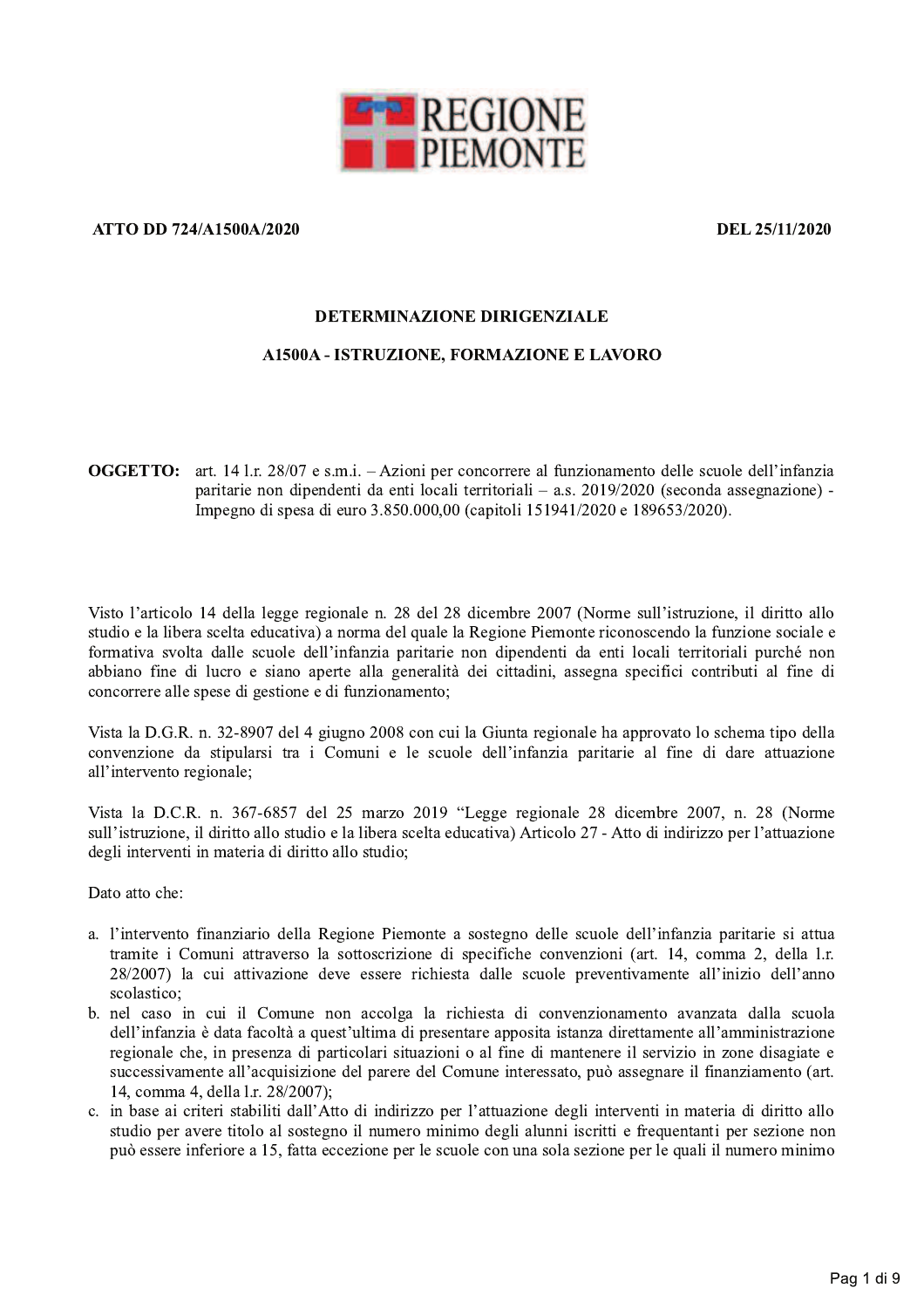di alunni non può essere inferiore a 8, come previsto anche dal D.M. n. 181 del 16 marzo 2020 (Criteri e parametri per l'assegnazione dei contributi alle scuole paritarie per l'a.s. 2019/2020)

d. a seguito della sentenza n. 292/2016 del Consiglio di Stato, il requisito dell'assenza di "fini di lucro", individuato dall'art. 14, comma 1, della l.r. 28/2007 come requisito essenziale che ciascuna scuola dell'infanzia paritaria deve possedere ai fini dell'accesso ai contributi previsti dalla stessa norma, deve essere inteso in senso oggettivo. In tale accezione, non è sufficiente verificare la natura giuridica dell'ente che gestisce la scuola: le attività didattiche possono considerarsi effettuate con modalità non commerciali quando la scuola paritaria svolge il servizio scolastico "a titolo gratuito o dietro versamento di un corrispettivo tale da coprire soltanto una frazione del costo effettivo del servizio". Il relativo parametro di riferimento, individuato dal D.M. n. 181 del 16 marzo 2020, è quello del corrispettivo medio (Cm) ovvero la media degli importi annui che vengono corrisposti alla scuola dalle famiglie, che deve essere inferiore al costo medio per studente (Cms) stabilito dall'OCSE e pubblicato dal MIUR, parametro già previsto dal Regolamento sull'esenzione dell'imposta comunale degli immobili degli enti non commerciali;

Rilevato che, in base a quanto previsto dall'Atto di indirizzo per l'attuazione degli interventi in materia di diritto allo studio, i contributi sono ripartiti sulla base del numero delle sezioni:

- nella misura del 75% dello stanziamento globale tra le scuole dell'infanzia paritarie ubicate in Comuni con popolazione fino a 15.000 abitanti e le scuole dell'infanzia paritarie ubicate nelle frazioni dei Comuni con oltre 15.000 abitanti. Alle scuole dell'infanzia paritarie con sezione unica appartenenti a tale fascia demografica è assegnato un contributo aggiuntivo pari al 50 per cento del contributo stabilito per sezione;
- · nella misura del 25% dello stanziamento globale tra le scuole dell'infanzia paritarie ubicate nei Comuni con popolazione superiore a 15.000 abitanti;

Considerato che, con D.D. n. 334 (A15) del 21 maggio 2020, in esito alle istruttorie condotte dagli uffici regionali competenti in ordine alle istanze presentate da Comuni, Comunità collinari e Unioni montane e da scuole dell'infanzia paritarie per la contribuzione relativa all'a.s. 2019/2020, sono stati approvati gli elenchi relativi alle istanze ammesse, alle istanze ammesse con riserva ed alle istanze escluse alla predetta contribuzione;

Dato atto che, in esito all'istruttoria delle istanze accolte sono risultate ammesse al contributo un totale di 1.105 sezioni di scuola dell'infanzia, delle quali:

- 563 sezioni di scuola dell'infanzia paritaria sono ubicate in Comuni con popolazione fino a 15.000 abitanti e in frazioni di Comuni con popolazione superiore a 15.000 abitanti; tra queste, n. 89 sezioni appartengono a scuole dell'infanzia paritarie costituite da 1 sola sezione;
- 542 sezioni di scuola dell'infanzia paritaria sono ubicate in Comuni con popolazione superiore a 15.000 abitanti

Rilevato che, con D.D. n. 444 (A1500A/2020) del 16 luglio 2020 sono state impegnate a favore delle istanze ammesse alla contribuzione le risorse finanziarie assegnate sulla base di quanto disposto dalla D.G.R. n. 16-1198 del 3 aprile 2020 "Legge regionale 31 marzo 2020, n. 8 "Bilancio di previsione finanziario 2020-2022". Approvazione del Documento Tecnico di Accompagnamento e del Bilancio Finanziario Gestionale 2020-2022. Disposizioni di natura autorizzatoria ai sensi dell'articolo 10, comma 2, del D.lgs. 118/2011 s.m.i." e dalla D.G.R n. 24-1631 del 03/07/2020 "Bilancio di previsione finanziario 2020-2022. Variazione compensativa per l'anno 2020 tra capitoli di spesa regionali appartenenti alla stessa Missione e Programma ai sensi dell'art. 51 del D.Lgs 118/2011", all'attuazione dell'articolo 14 della l.r. 28/2007 per l'anno scolastico 2019/2020 per un importo pari ad euro 3.850.000,00, di cui:

- euro 3.463.018,09 a valere sulla dotazione finanziaria del capitolo 151941/20
- euro 386.981,91 a valere sulla dotazione finanziaria del capitolo 189653/20

del Bilancio di previsione finanziario 2020-2022;

Dato atto che, nel rispetto delle norme sull'obbligatorietà del C.U.P. e sulla tracciabilità dei flussi finanziari, è stato attribuito relativamente alla dotazione finanziaria a valere sul capitolo 189653/20, il seguente Codice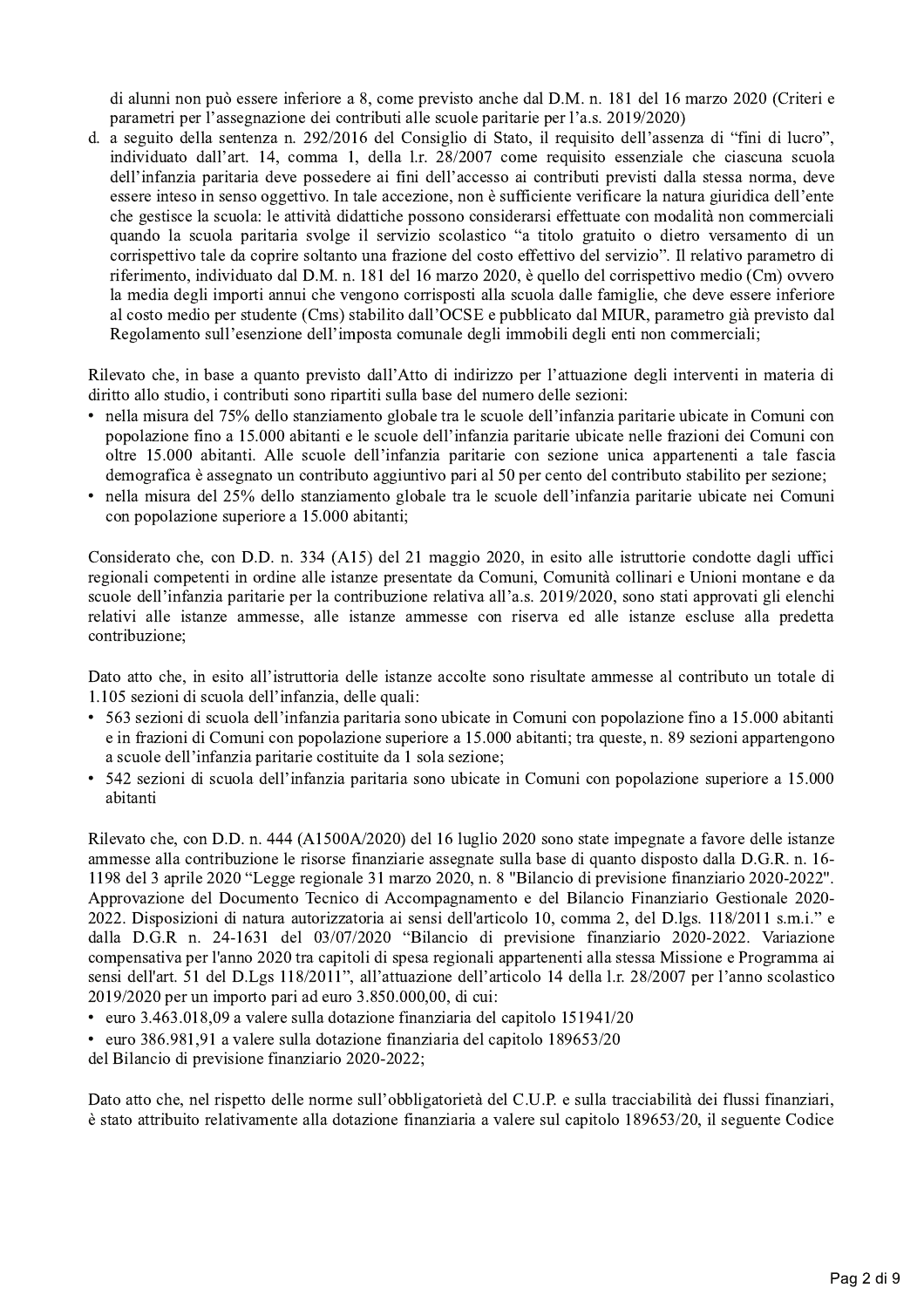Unico di Progetto (C.U.P.) J69D19000050002;

Considerato che, sulla base di quanto disposto dalla D.G.R. n. 25-2215 del 06/11/2020 "Legge regionale 31 marzo 2020, n. 8 "Bilancio di previsione finanziario 2020-2022". Disposizioni di natura autorizzatoria sugli stanziamenti del bilancio ai sensi dell'articolo 10, comma 2, del D.lgs. 118/2011 s.m.i. Rimodulazione e Quarta Integrazione" e dalla D.G.R. n. 27-2328 del 20/11/2020 "Bilancio di previsione finanziario 2020-2022. Variazione compensativa fra capitoli di spesa appartenenti alla medesima missione e programma ai sensi dell'articolo 51 del D.Lgs. n. 118/2011", risultano assegnate ulteriori risorse destinate all'attuazione dell'articolo 14 della l.r. 28/2007 relativamente all'anno scolastico 2019/2020 per un importo pari ad euro 3.850.000,00, di cui:

- · euro 3.463.018,09 a valere sulla dotazione finanziaria del capitolo 151941/20
- · euro 386.981,91 a valere sulla dotazione finanziaria del capitolo 189653/20

del Bilancio di previsione finanziario 2020-2022;

Rilevato che le risorse, pari ad euro 3.850.000,00, devono essere così ripartite:

- nella misura del 75% dello stanziamento, per complessivi euro 2.887.500,00, sulla base del numero delle sezioni, tra le scuole dell'infanzia paritarie ubicate in comuni con popolazione fino a 15.000 abitanti e le scuole dell'infanzia paritarie ubicate nelle frazioni dei comuni con oltre 15.000 abitanti, assegnando una maggiorazione del 50 per cento del contributo stabilito per sezione alle scuole dell'infanzia paritarie con sezione unica appartenenti a tale fascia demografica;
- nella misura del 25% dello stanziamento, per complessivi euro 962.500,00, sulla base del numero delle sezioni, tra le scuole dell'infanzia paritarie ubicate nei comuni con popolazione superiore a 15.000 abitanti:

Ritenuto pertanto, di destinare in base alle risultanze dell'istruttoria effettuata, per l'anno scolastico 2019/2020:

- 
- a. alle scuole dell'infanzia paritarie ubicate in comuni con popolazione fino a 15.000 abitanti o in frazioni dei comuni con popolazione superiore a 15.000 abitanti un contributo pari ad euro 4.753,09 per sezione:
- b. alle scuole dell'infanzia paritarie con una sola sezione ubicate in comuni con popolazione fino a 15.000 abitanti o in frazioni dei comuni con popolazione superiore a 15.000 abitanti un contributo pari ad euro 7.129.61:
- c. alle scuole dell'infanzia paritarie ubicate in Comuni con popolazione superiore a 15.000 abitanti un contributo di euro 1.775,83 per sezione:

Considerato che l'assegnazione dei contributi così effettuata a favore dei Comuni, delle Comunità collinari e delle Unioni montane per le relative scuole dell'infanzia paritarie è quella risultante nell'Allegato A alla presente determinazione, della quale lo stesso fa parte integrante e sostanziale, per un totale di euro 3.463.018.09:

Considerato ulteriormente che l'assegnazione dei contributi così effettuata a favore Scuole dell'infanzia paritarie non convenzionate è quella risultante nell'Allegato B alla presente determinazione, della quale lo stesso fa parte integrante e sostanziale, per un totale di euro 386.981,91;

Ritenuto pertanto necessario:

- impegnare la somma complessiva di euro 3.850.000,00:
- nella misura di complessivi euro 3.463.018,09 a favore dei beneficiari e per gli importi indicati nell'Allegato A, a valere sulla dotazione finanziaria del capitolo 151941/20 del Bilancio di previsione finanziaria 2020-2022, Missione 04, Programma 07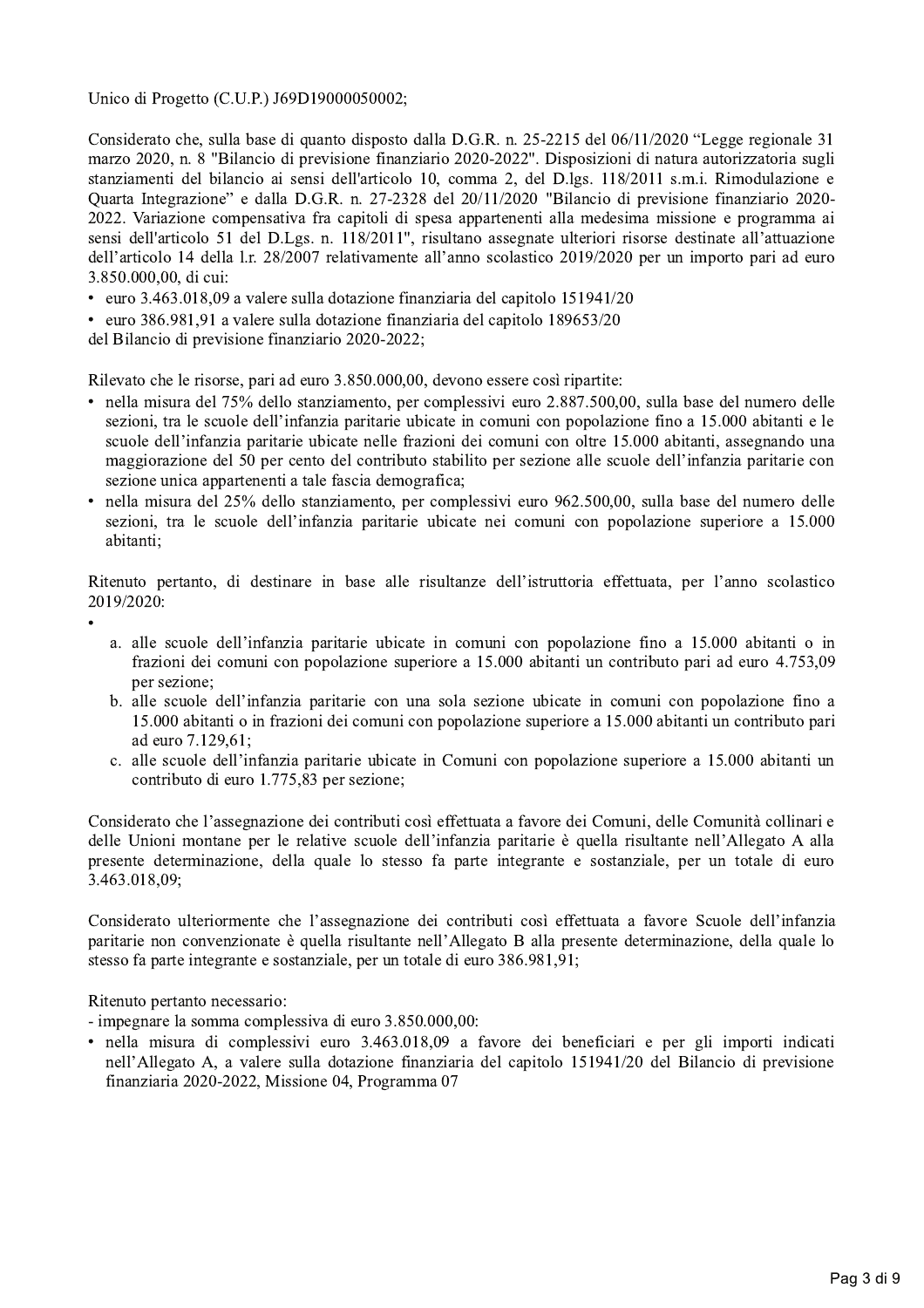· nella misura di complessivi euro 386.981.91 a favore dei beneficiari e per gli importi indicati nell'Allegato B, a valere sulla dotazione finanziaria del capitolo 189653/20 del Bilancio di previsione finanziaria 2020-2022, Missione 04, Programma 07

- disporre la liquidazione delle somme così impegnate ad avvenuta esecutività del presente provvedimento, previo il rilascio del Documento Unico di Regolarità Contributiva relativamente ai beneficiari indicati nell'Allegato B;

Dato infine atto che:

- · in relazione al principio della competenza potenziata di cui al D.Lgs. 118/2011 e s.m.i., le somme impegnate con il presente provvedimento si ipotizzano interamente esigibili nell'esercizio 2020;
- i suddetti impegni sono assunti nei limiti delle risorse stanziate sulla dotazione finanziaria dei competenti capitoli di spesa del bilancio di previsione finanziaria 2020-2022;
- il provvedimento non determina oneri impliciti per il bilancio regionale;

Tutto ciò premesso, attestata la regolarità amministrativa del presente atto, ai sensi della D.G.R. n. 1 - 4046 del 17 ottobre 2016;

# **IL DIRETTORE**

Richiamati i seguenti riferimenti normativi:

- Visti gli articoli 4 e 17 del D.Lgs 30 marzo 2001, n. 165 (Norme generali sull'ordinamento del lavoro alle dipendenze delle amministrazioni pubbliche) e s.m.i;
- Visti gli articoli 17 e 18 della legge regionale 28 luglio 2008, n. 23 (Disciplina dell'organizzazione degli uffici regionali e disposizioni concernenti la dirigenza ed il personale), come da ultimo modificata dalla 1.r. 26/2015;
- Vista la legge regionale 28 dicembre 2007, n. 28 (Norme sull'istruzione, il diritto allo studio e la libera scelta educativa), come da ultimo modificata con la l.r. 25/2016;
- Visti gli art. 23 e 27 del D.Lgs 14 marzo 2013, n. 33 (Riordino della disciplina riguardante il diritto di accesso civico e gli obblighi di pubblicità, trasparenza e diffusione di informazioni da parte delle pubbliche amministrazioni) e s.m.i.;
- Visto il D.lgs. 23 giugno 2011, n. 118 (Disposizioni in materia di armonizzazione dei sistemi contabili e degli schemi di bilancio delle Regioni, degli enti locali e dei loro organismi, a norma degli articoli 1 e 2 della legge 5 maggio 2009, n. 42) e s.m.i;
- Vista la D.G.R. n. 12 5546 del 29 agosto 2017 "Linee guida in attuazione della D.G.R. 1 4046 del 17.10.2016 in materia di rilascio del visto preventivo di regolarità contabile e altre disposizioni in materia contabile";
- Vista la legge regionale del 31 marzo 2020, n. 8 "Bilancio di previsione finanziario 2020-2022";
- Vista la D.G.R. n. 16-1198 del 3 aprile 2020 "Legge regionale 31 marzo 2020, n. 8 "Bilancio di previsione finanziario 2020-2022". Approvazione del Documento Tecnico di Accompagnamento e del Bilancio Finanziario Gestionale 2020-2022. Disposizioni di natura autorizzatoria ai sensi dell'articolo 10, comma 2, del D.lgs. 118/2011 s.m.i."
- Vista la D.G.R n. 24-1631 del 03 luglio 2020 "Bilancio di previsione finanziario 2020-2022. Variazione compensativa per l'anno 2020 tra capitoli di spesa regionali appartenenti alla stessa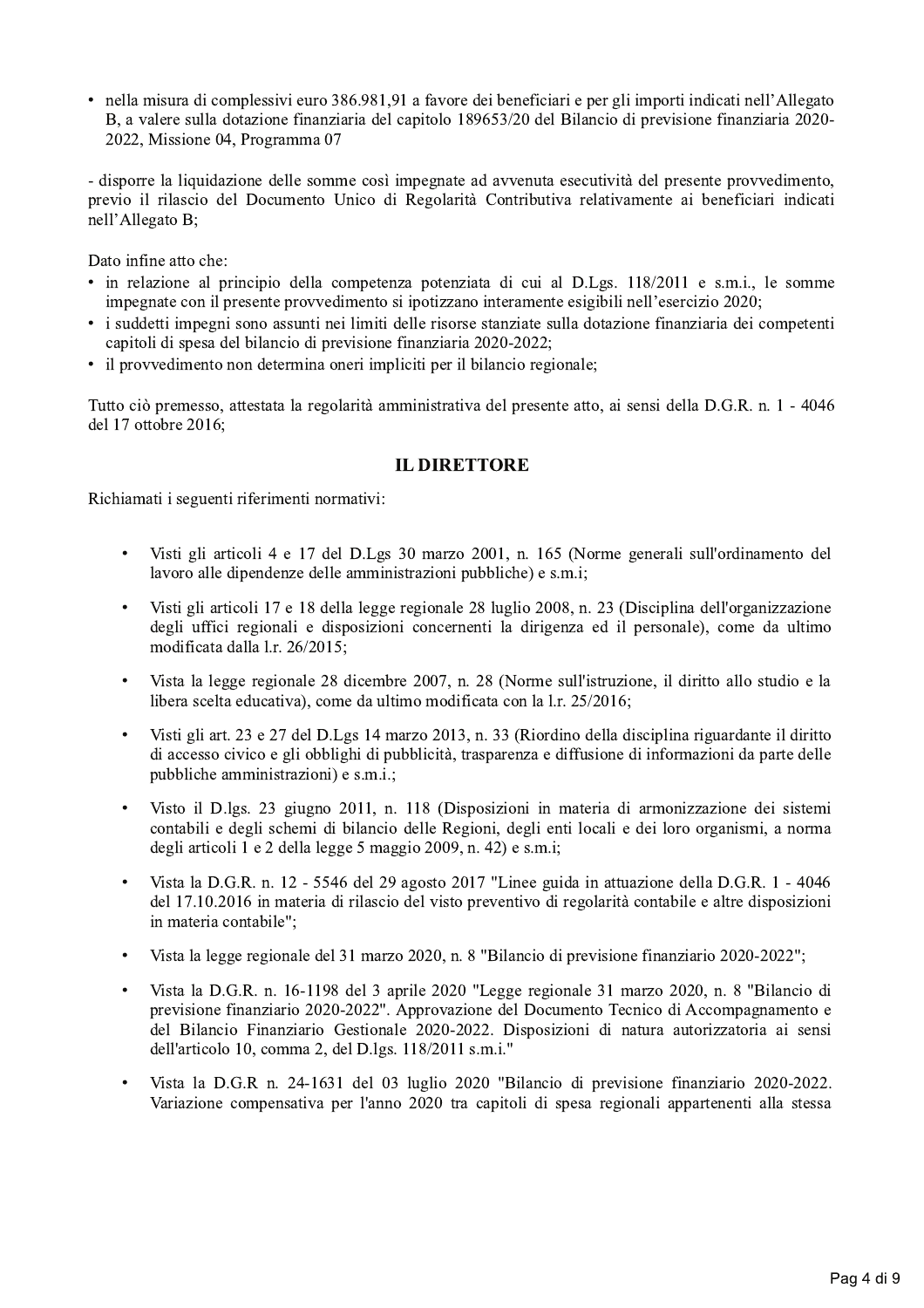Missione e Programma ai sensi dell'art. 51 del D.Lgs 118/2011" (Direzione A15)"

- Vista la D.G.R. n. 25-2215 del 06/11/2020 "Legge regionale 31 marzo 2020, n. 8 "Bilancio di previsione finanziario 2020-2022". Disposizioni di natura autorizzatoria sugli stanziamenti del bilancio ai sensi dell'articolo 10, comma 2, del D.lgs. 118/2011 s.m.i.. Rimodulazione e Quarta Integrazione"
- Vista la D.G.R. n. 27-2328 del 20/11/2020 "Bilancio di previsione finanziario 2020-2022. Variazione compensativa fra capitoli di spesa appartenenti alla medesima missione e programma ai sensi dell'articolo 51 del D.Lgs. n. 118/2011"
- In armonia con la D.C.R. n. 367-6857 del 25 marzo 2019 "Legge regionale 28 dicembre 2007, n. 28 (Norme sull'istruzione, il diritto allo studio e la libera scelta educativa) Articolo 27 - Atto di indirizzo per l'attuazione degli interventi in materia di diritto allo studio;

#### **DETERMINA**

sulla base dell'istruttoria espletata dagli uffici regionali e per le motivazioni indicate all'interno della D.D. n. 444 (A1500A/2020) del 16 luglio 2020 - Azioni per concorrere al funzionamento delle scuole dell'infanzia paritarie non dipendenti dagli enti locali territoriali - A.s. 2019/2020

a) di dare atto che le ulteriori risorse finanziarie assegnate dalla D.G.R. n. 25-2215 del 06/11/2020 "Legge regionale 31 marzo 2020, n. 8 "Bilancio di previsione finanziario 2020-2022". Disposizioni di natura autorizzatoria sugli stanziamenti del bilancio ai sensi dell'articolo 10, comma 2, del D.lgs. 118/2011 s.m.i. Rimodulazione e Quarta Integrazione" e dalla D.G.R. n. 27-2328 del 20/11/2020 "Bilancio di previsione finanziario 2020-2022. Variazione compensativa fra capitoli di spesa appartenenti alla medesima missione e programma ai sensi dell'articolo 51 del D.Lgs. n. 118/2011" destinate all'attuazione dell'articolo 14 della l.r. 28/2007 relativamente all'anno scolastico 2019/2020 e pari ad euro 3.850.000,00, sono state ripartite in conformità ai parametri previsti dall'Atto di indirizzo per l'attuazione degli interventi in materia di diritto allo studio, ovvero:

- nella misura del 75% dello stanziamento così determinato, per complessivi euro 2.887.500,00, sulla base del numero delle sezioni, tra le scuole dell'infanzia paritarie ubicate in Comuni con popolazione fino a 15.000 abitanti e le scuole dell'infanzia paritarie ubicate nelle frazioni dei comuni con oltre 15.000 abitanti, assegnando una maggiorazione del 50 per cento del contributo stabilito per sezione alle scuole dell'infanzia paritarie con sezione unica appartenenti a tale fascia demografica;

- nella misura del 25% dello stanziamento così determinato, per complessivi euro 962.500,00 sulla base del numero delle sezioni, tra le scuole dell'infanzia paritarie ubicate nei Comuni con popolazione superiore a 15.000 abitanti:

b) di approvare l'assegnazione, effettuata con le modalità di cui sopra a favore dei Comuni, delle Comunità collinari e Unioni montane indicati nell'Allegato A che costituisce parte integrante e sostanziale della presente determinazione, dei contributi previsti dall'articolo 14 della l.r. 28/2007 per l'anno scolastico 2019/2020, nella misura specificata a fianco di ciascuno, per la somma complessiva di euro 3.463.018.09, in applicazione dei criteri previsti dall'Atto di indirizzo per l'attuazione degli interventi in materia di diritto allo studio:

c) di approvare l'assegnazione, effettuata con le modalità di cui sopra a favore delle scuole dell'infanzia paritarie non convenzionate con Comuni indicate nell'Allegato B che costituisce parte integrante e sostanziale della presente determinazione, dei contributi previsti dall'articolo 14 della l.r. 28/2007 per l'anno scolastico 2019/2020, nella misura specificata a fianco di ciascuna, per la somma complessiva di euro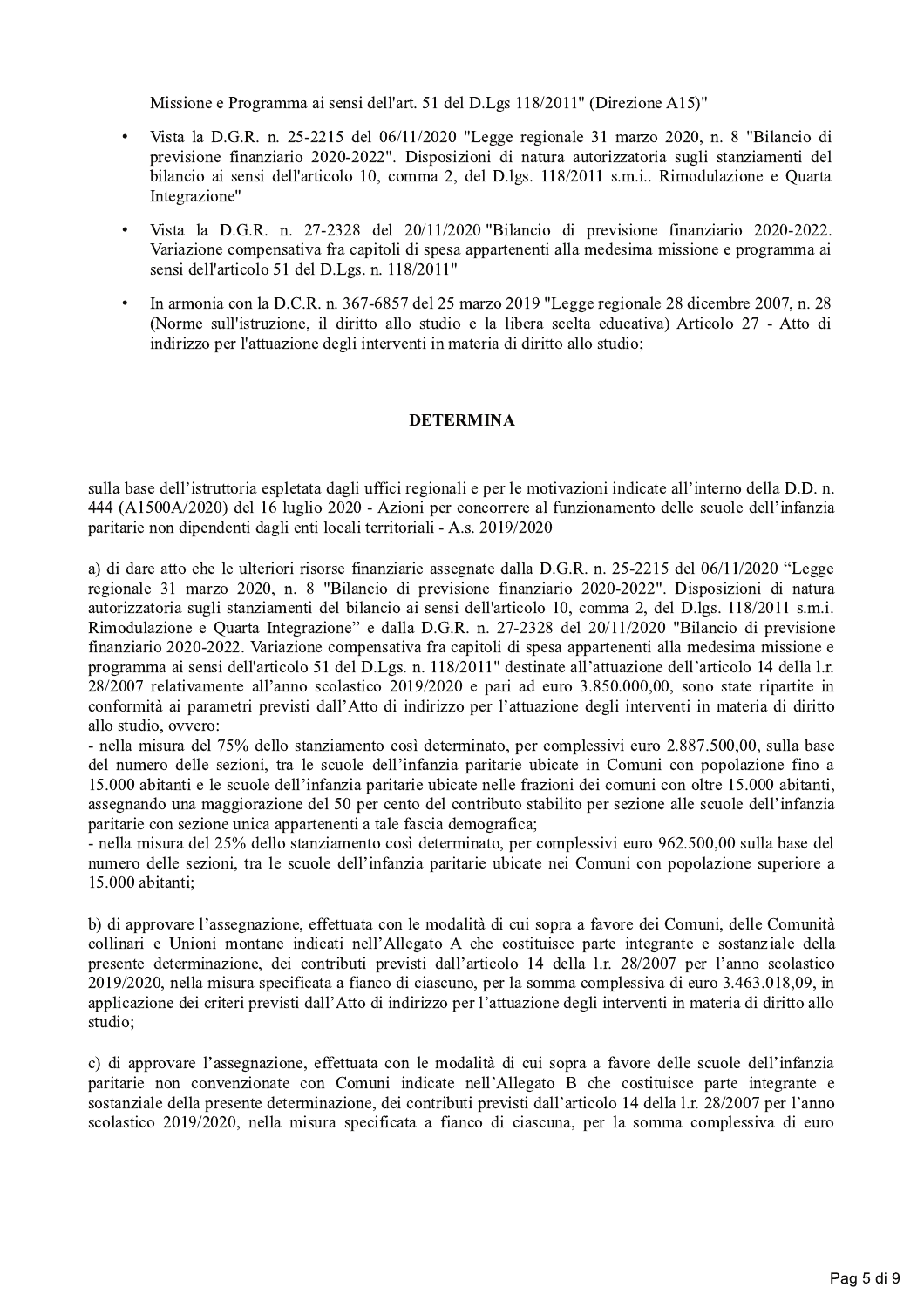386.981,91, in applicazione dei criteri di cui all'Atto di indirizzo per l'attuazione degli interventi in materia di diritto allo studio:

d) di impegnare conseguentemente la somma complessiva di euro 3.850.000,00:

- · nella misura di complessivi euro 3.463.018,09 a favore dei beneficiari e per gli importi indicati nell'Allegato A, a valere sulla dotazione finanziaria del capitolo 151941/20 del Bilancio di previsione finanziaria 2020-2022, Missione 04, Programma 07
- nella misura di complessivi euro 386.981.91 a favore dei beneficiari e per gli importi indicati nell'Allegato B, a valere sulla dotazione finanziaria del capitolo 189653/20 del Bilancio di previsione finanziaria 2020-2022, Missione 04, Programma 07

Le transazioni elementari dei sopraccitati capitoli sono rappresentate nell'Appendice "A - Elenco registrazioni contabili"

e) di disporre la liquidazione delle somme così impegnate ad avvenuta esecutività del presente provvedimento, previo il rilascio del Documento Unico di Regolarità Contributiva relativamente ai beneficiari indicati nell'Allegato B.

f) di dare infine atto che:

- · in relazione al principio della competenza potenziata di cui al D.Lgs. 118/2011 e s.m.i., le somme impegnate con il presente provvedimento si ipotizzano interamente esigibili nell'esercizio 2020;
- i suddetti impegni sono assunti nei limiti delle risorse stanziate sulla dotazione finanziaria dei competenti capitoli di spesa del bilancio di previsione finanziaria 2020-2022 e, in particolare, delle risorse assegnate con D.G.R. n. 25-2215 del 06/11/2020 "Legge regionale 31 marzo 2020, n. 8 "Bilancio di previsione finanziario 2020-2022". Disposizioni di natura autorizzatoria sugli stanziamenti del bilancio ai sensi dell'articolo 10, comma 2, del D.lgs. 118/2011 s.m.i.. Rimodulazione e Quarta Integrazione";
- il provvedimento non determina oneri impliciti per il bilancio regionale;

La presente Determinazione sarà pubblicata sul Bollettino Ufficiale della Regione Piemonte ai sensi dell'art. 61 dello Statuto e dell'art. 5 della L.R. 22/2010, nonché, ai sensi dell'art. 26 dell'art. 27 del D.lgs n. 33/2013 e s.m.i, sul sito istituzionale dell'Ente, nella sezione "Amministrazione trasparente".

Ai fini dell'efficacia della presente determinazione si dispone, ai sensi dell'art. 26 dell'art. 27 del d.lgs. 33/2013, la pubblicazione sul sito della Regione Piemonte, sezione "Amministrazione trasparente" dei seguenti dati:

- beneficiari multipli: Comuni, Comunità collinari e Unioni montane di cui all'allegato A e scuole dell'infanzia paritarie non convenzionate di cui all'allegato B al presente atto;
- Importo totale: euro  $3.850.000,00$ ;
- responsabile del procedimento: Arturo Faggio Direttore della Direzione Istruzione, Formazione e Lavoro;
- modalità seguite per l'identificazione del beneficiario : art. 14 della l.r. 28/2007 e s.m.i. e D.C.R. n. 367-6857 del 25 marzo 2019 "Legge regionale 28 dicembre 2007, n. 28 (Norme sull'istruzione, il diritto allo studio e la libera scelta educativa) Articolo 27 - Atto di indirizzo per l'attuazione degli interventi in materia di diritto allo studio;

Avverso la presente Determinazione è ammesso ricorso al T.A.R. entro 60 giorni, ovvero ricorso straordinario al Capo dello Stato entro 120 giorni, dalla notificazione o dall'intervenuta piena conoscenza del suddetto atto, ovvero l'azione innanzi al Giudice Ordinario, per tutelare un diritto soggettivo, entro il termine di prescrizione previsto dal Codice Civile.